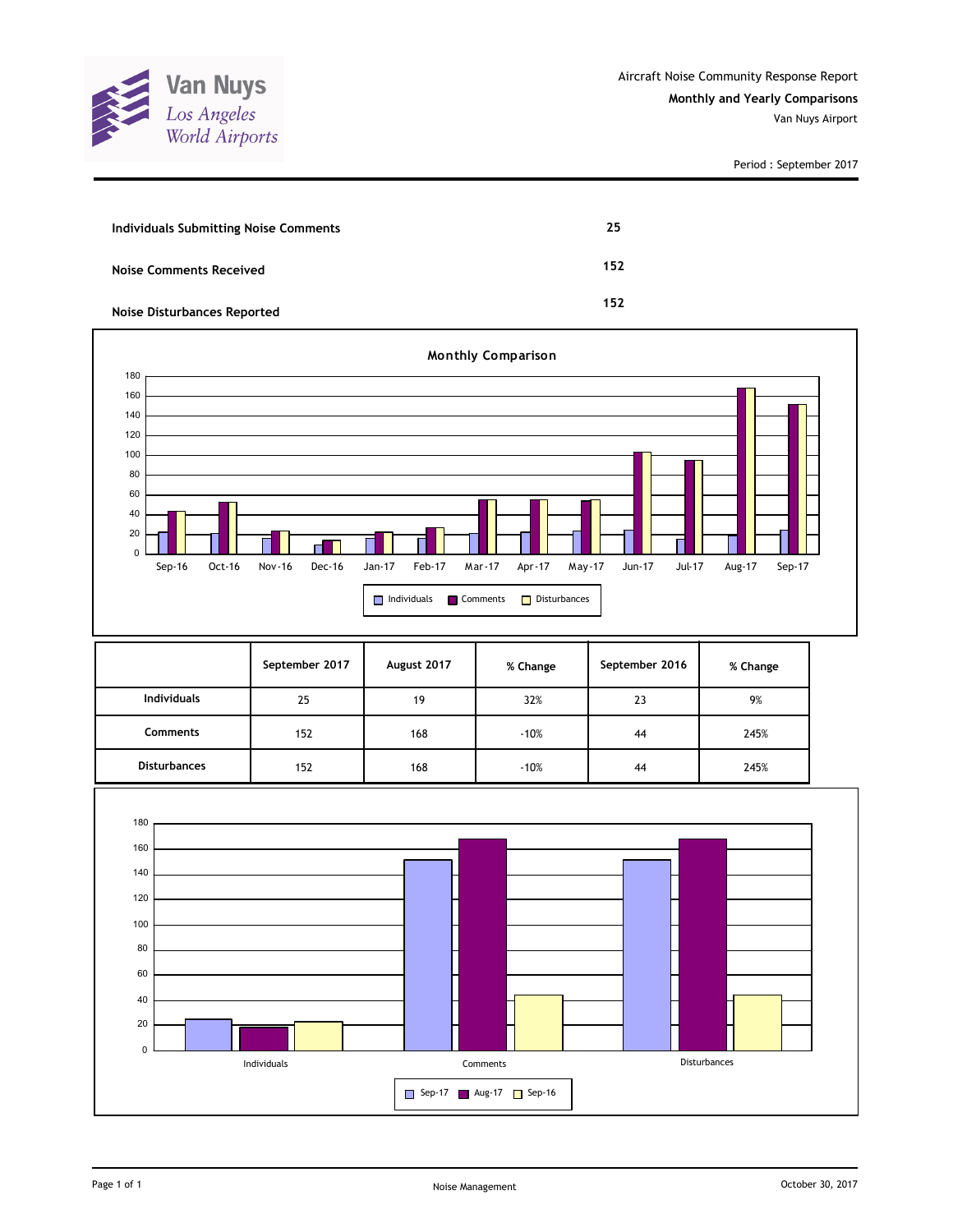

Period : September 2017

|                     | Day<br>$(7:00 \text{ am} - 7:00 \text{ pm})$ | Evening<br>$(7:00 \text{ pm} - 10:00 \text{ pm})$ | Night<br>$(10:00 \text{ pm} - 7:00 \text{ am})$ |
|---------------------|----------------------------------------------|---------------------------------------------------|-------------------------------------------------|
| <b>Comments</b>     | 50                                           | 12                                                | 90                                              |
| <b>Disturbances</b> | 45                                           | 8                                                 | 99                                              |



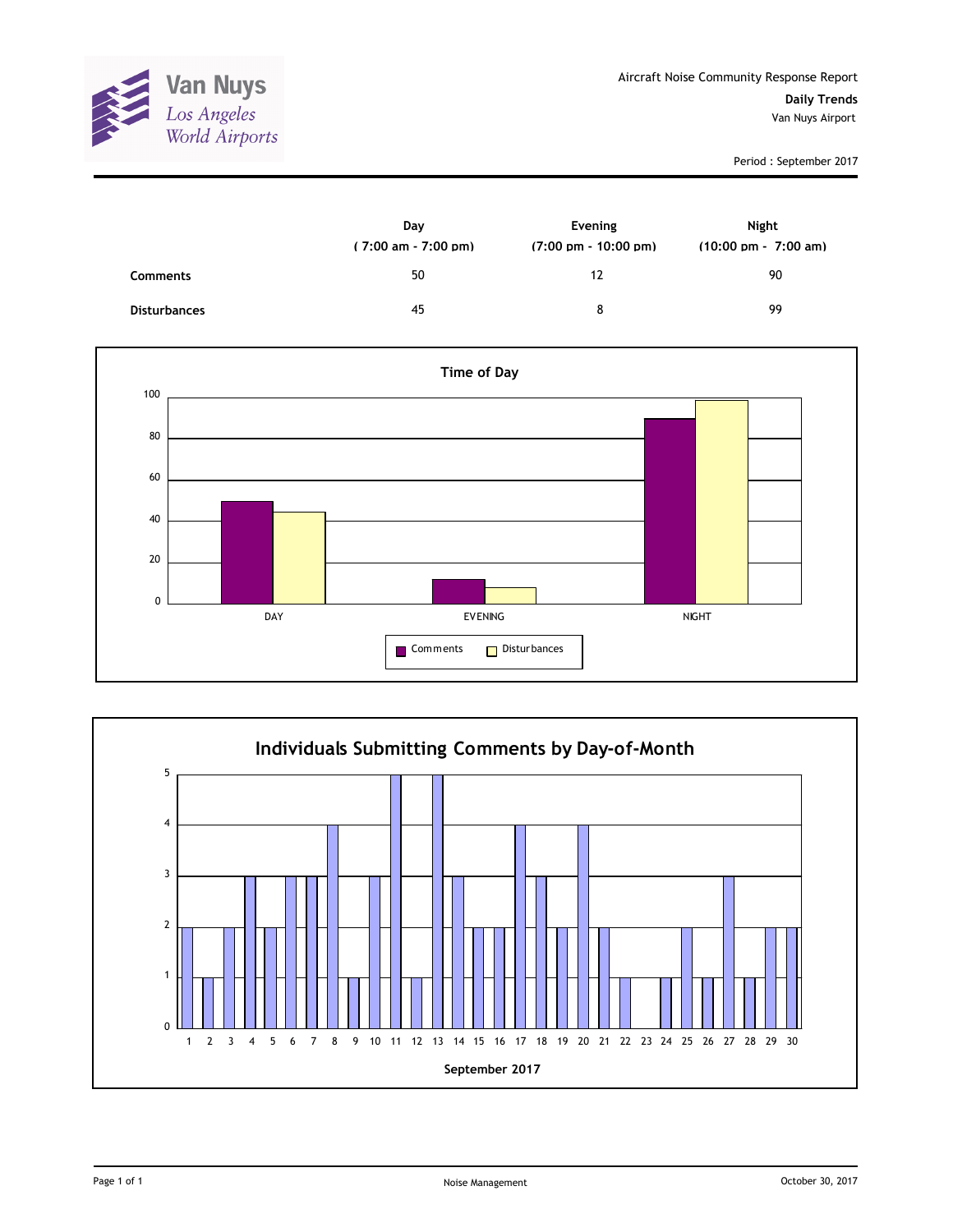

Aircraft Noise Community Response Report **Comment Distribution by City and Individual** Van Nuys Airport

Period : September 2017

| City                 | Individuals    | Comments       | Percentage of Comments**                    |           |
|----------------------|----------------|----------------|---------------------------------------------|-----------|
| Burbank              | 1              | $\mathbf{1}$   | $< 1\%$                                     |           |
| <b>Culver City</b>   | 2              | 8              | $5\%$                                       |           |
| Encino               |                | $\overline{2}$ | $1\%$                                       |           |
| Granada Hills        | 2              | $\overline{2}$ | $1\%$                                       |           |
| Laguna Niguel        | 1              | $\mathbf 1$    | $< 1\%$                                     |           |
| Lake Balboa          | 2              | 4              | $3\%$                                       |           |
| Malibu               | 2              | $\overline{2}$ | $1\%$                                       |           |
| North Hills          | 2              | $22\,$         | $14\%$                                      |           |
| Panorama City        | 1              | $\mathbf{1}$   | $~1\%$                                      |           |
| Playa Del Rey        | 1              | 1              | $< 1\%$                                     |           |
| Sherman Oaks         | 2              | 5              | $3\%$                                       |           |
| Studio City          | 1              | $\mathbf 1$    | $< 1\%$                                     |           |
| <b>Thousand Oaks</b> | $\overline{2}$ | 6              | $4\%$                                       |           |
| Van Nuys             | 5              | 96             | 63%                                         |           |
| <b>TOTAL</b>         | 25             | 152            | 50<br>0<br>10<br>20<br>40<br>60<br>70<br>30 | 80 90 100 |

| <b>Individuals</b>                    |                 | <b>Comments</b> | Percentage of Comments**                                       |
|---------------------------------------|-----------------|-----------------|----------------------------------------------------------------|
| *One Individual (Van Nuys)            |                 | 89              | 59%                                                            |
| *One Individual (North Hills)         |                 | 21              | 14%                                                            |
| *One Individual (Culver City)         |                 | 6               | $4\%$                                                          |
| Individuals Reporting 2 To 5 Comments |                 | 20              | 13%                                                            |
| Individuals Reporting One Comment     |                 | 16              | 11%                                                            |
| <b>TOTAL</b>                          | Individuals: 25 | 152             | 0<br>20<br>40<br>50<br>70<br>90<br>10<br>30<br>60<br>80<br>100 |

\* One individual reporting 6 or more comments shown by city.

\*\* All percentages are rounded to the nearest whole number.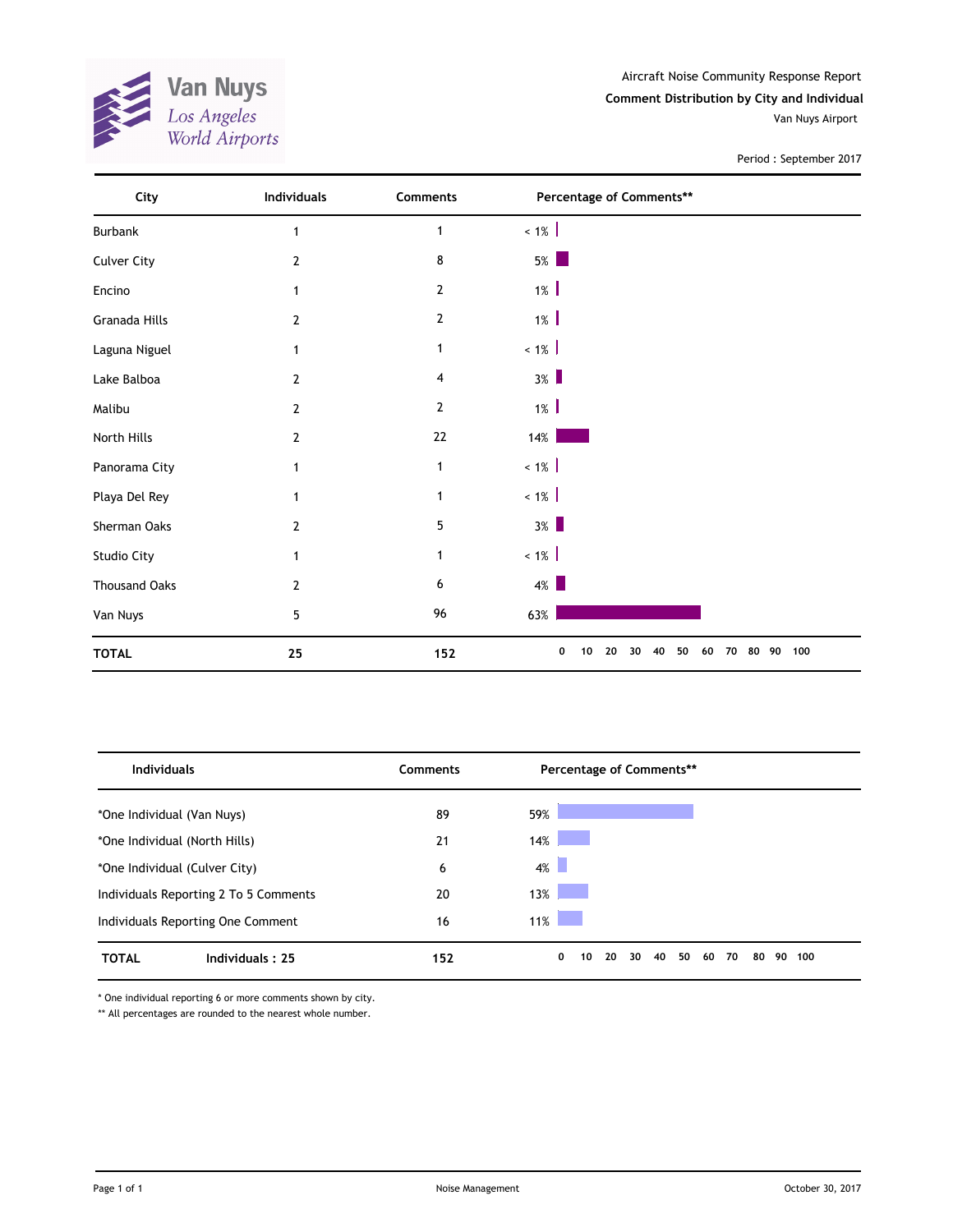

Period : September 2017

| Type of Disturbance*         | <b>Number of Comments</b> |
|------------------------------|---------------------------|
| Flying over home             | 11                        |
| Frequency of flights         | 14                        |
| Late night/early morning     | 89                        |
| Low flying                   | 6                         |
| Sustained noise (>5 minutes) | 7                         |
| Unspecified                  | 2                         |
| Unusually loud               | 21                        |
| Vibration/rumbling           | $\overline{2}$            |
| TOTAL                        | 152                       |



Note: \* As reported by individuals.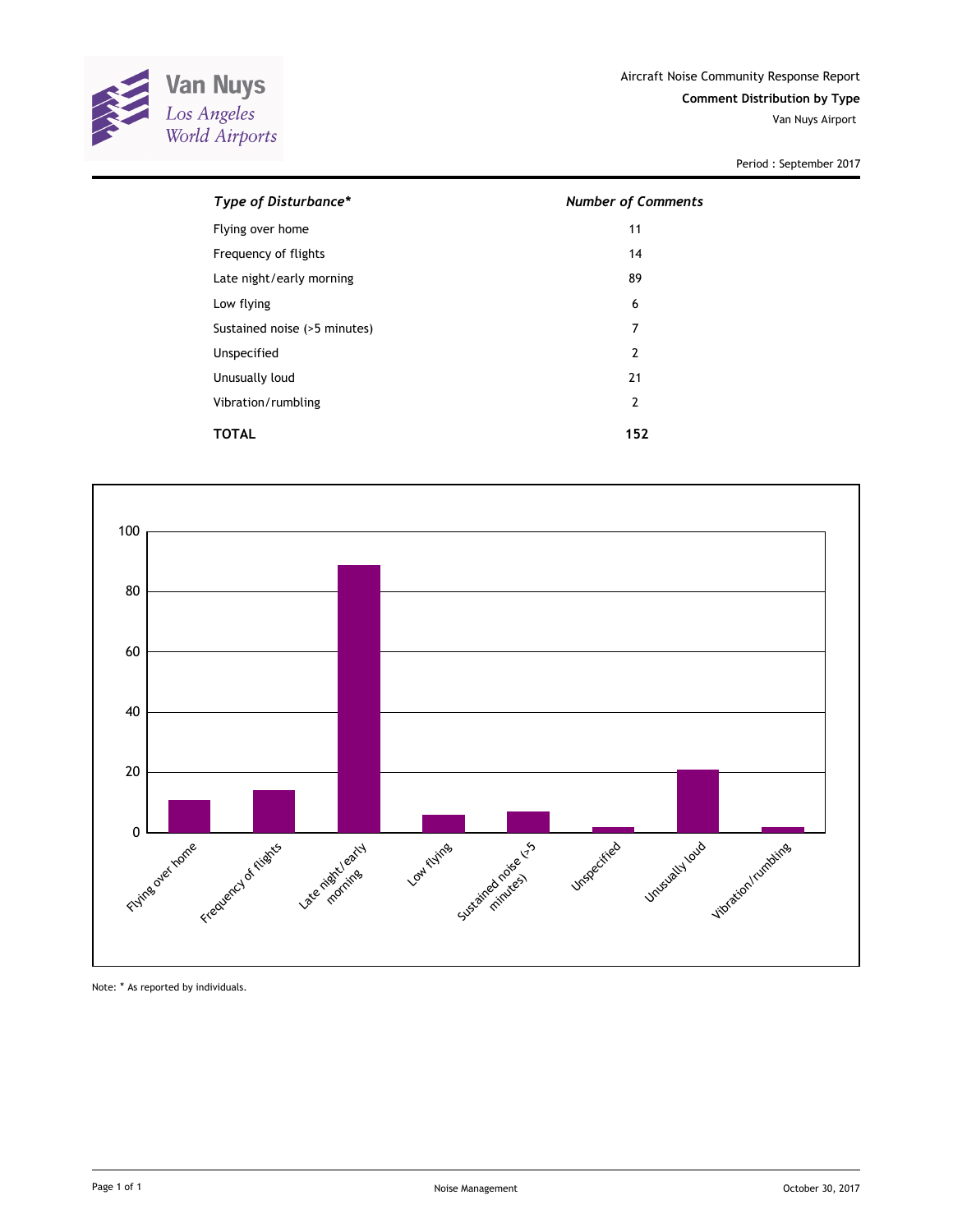

**Noise Comment Details** Aircraft Noise Community Response Report Van Nuys Airport

Period : September 2017

| Contact   |           |           | <b>Disturbance</b> |               |               |                                                                                               |
|-----------|-----------|-----------|--------------------|---------------|---------------|-----------------------------------------------------------------------------------------------|
| Date      | Time      | Date      | Time               | City          | Disturbance** | <b>Findings</b>                                                                               |
| 9/03/2017 | $3:22$ pm | 9/03/2017 | $2:46$ pm          | Granada Hills | Low flying    | The Los Angeles Police Department Air Support Division (LAPD ASD) which was                   |
|           |           |           |                    |               |               | conducting official LAPD business operated the helicopter you reported on Sunday,             |
|           |           |           |                    |               |               | September 3, 2017 at 14:46. The LAPD ASD routinely patrols and supports police ground         |
|           |           |           |                    |               |               | units in the many neighborhoods located within the City of Los Angeles. It is not             |
|           |           |           |                    |               |               | uncommon to have multiple fly-overs of an area during a relatively short period. The          |
|           |           |           |                    |               |               | helicopter was under the direction and control of the Federal Aviation Administration         |
|           |           |           |                    |               |               | (FAA) Air Traffic Controllers (ATC). Additionally, please refer to the VNY Noise              |
|           |           |           |                    |               |               | Management "Quick Facts" for a brief list of enforcement and regulatory actions VNY           |
|           |           |           |                    |               |               | "can" and "cannot do," related to FAA regulations and local City Ordinances. The Quick        |
|           |           |           |                    |               |               | Facts may be found online under the "Noise Management - Quick Facts" link at                  |
|           |           |           |                    |               |               | www.lawa.org/VNYNoise/. Lastly, please note that airports do not control aircraft in          |
|           |           |           |                    |               |               | flight. The FAA has ultimate authority over aircraft flight patterns and regulates            |
|           |           |           |                    |               |               | virtually all aviation activity. This includes takeoffs, landings, altitudes and direction of |
|           |           |           |                    |               |               | flight with the major emphasis on safety. The FAA may be contacted by writing to FAA          |
|           |           |           |                    |               |               | Western-Pacific Region, P.O. Box 92007, Los Angeles, CA 90009 for further information         |
|           |           |           |                    |               |               | regarding this matter.                                                                        |
| 9/04/2017 | $2:48$ pm | 9/04/2017 | $2:30$ pm          | Laguna Niguel | Low flying    | The jet aircraft operation that you reported on Monday, September 4, 2017 at 14:30            |
|           |           |           |                    |               |               | was an Embraer Phenom 300 (E55P) that departed Van Nuys Airport VNY at 14:13 and              |
|           |           |           |                    |               |               | flew over your neighborhood at approximately 5,000 feet Mean Sea Level (MSL) as               |
|           |           |           |                    |               |               | measured by VNY's Airport Noise Monitoring and Management System (ANOMS). The                 |
|           |           |           |                    |               |               | E55P was following Federal Aviation Administration (FAA) procedures to arrive at              |
|           |           |           |                    |               |               | McClellan-Palomar Airport (CQR) at approximately 14:30. Please call CRQ at (760)              |
|           |           |           |                    |               |               | 431-4646 for further information regarding this flight. If you believe this to be a safety    |
|           |           |           |                    |               |               | issue, reports should be made to the FAA Flight Standards District Office (FSDO) at           |
|           |           |           |                    |               |               | (858) 502-9882. Lastly, please note that airports do not control aircraft in flight. The      |
|           |           |           |                    |               |               | FAA has ultimate authority over aircraft flight patterns and regulates virtually all          |
|           |           |           |                    |               |               | aviation activity. This includes takeoffs, landings, altitudes and direction of flight with   |
|           |           |           |                    |               |               | the major emphasis on safety. The FAA may be contacted by writing to FAA                      |
|           |           |           |                    |               |               | Western-Pacific Region, P.O. Box 92007, Los Angeles, CA 90009 for further information         |

Note : Investigation currently limited to a maximum of five comments per individual per month.

\* Comments exceeding monthly limit are not investigated and are not shown.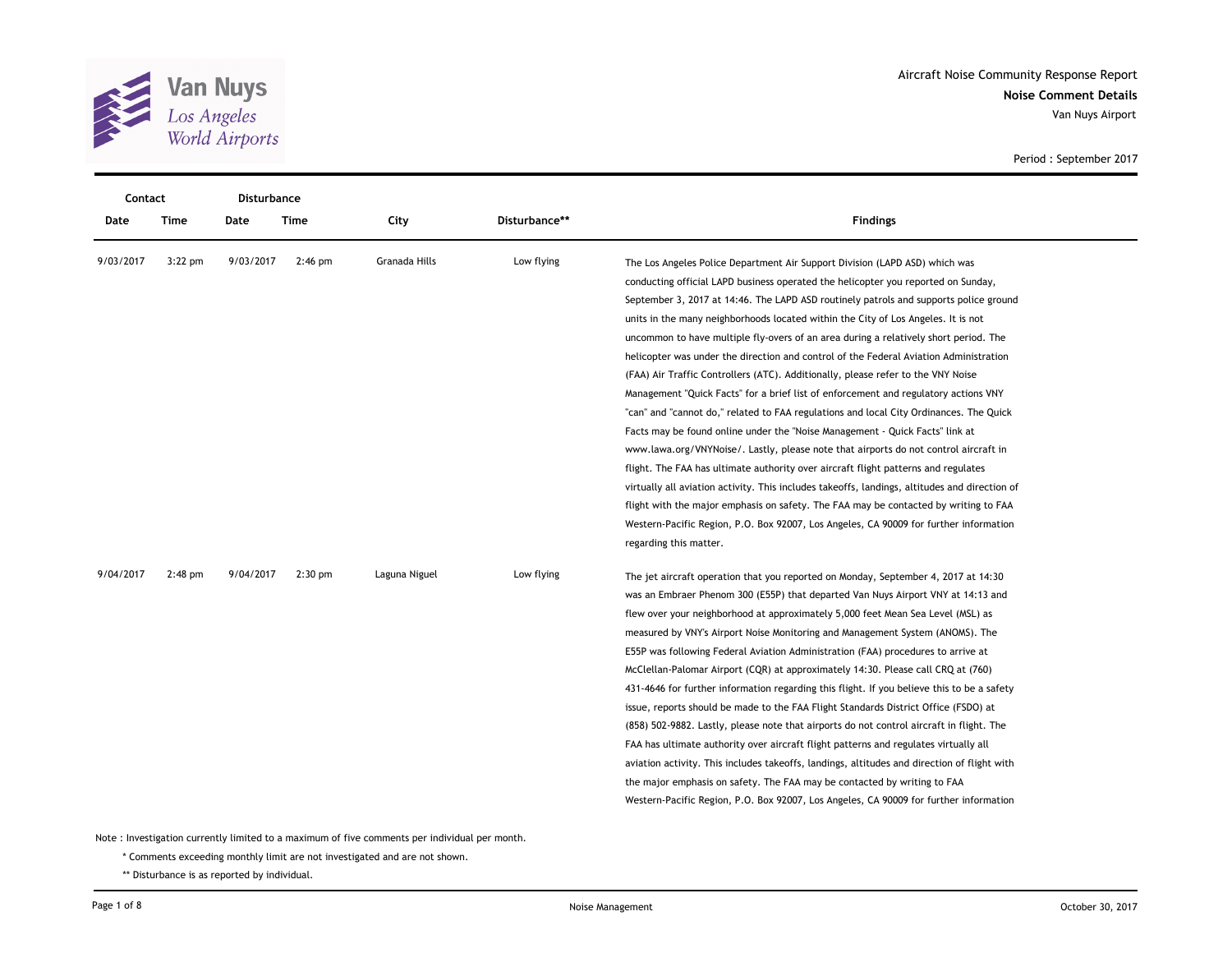| Contact<br>Disturbance |                    |           |           |                                                                                                |                              |                                                                                               |
|------------------------|--------------------|-----------|-----------|------------------------------------------------------------------------------------------------|------------------------------|-----------------------------------------------------------------------------------------------|
| Date                   | Time               | Date      | Time      | City                                                                                           | Disturbance                  | <b>Findings</b>                                                                               |
|                        |                    |           |           |                                                                                                |                              | regarding this matter.                                                                        |
| 9/04/2017              | $2:54$ pm          | 9/04/2017 | $2:53$ pm | North Hills                                                                                    | Frequency of flights         | Your residence is located under or near the standard arrival route to Van Nuys                |
|                        |                    |           |           |                                                                                                |                              | Airport's (VNY) runways16 Left and 16 Right and is subject to numerous arrival                |
|                        |                    |           |           |                                                                                                |                              | aircraft on final approach for landing. Additionally, please refer to the VNY Noise           |
|                        |                    |           |           |                                                                                                |                              | Management "Quick Facts" for a brief list of enforcement and regulatory actions VNY           |
|                        |                    |           |           |                                                                                                |                              | "can" and "cannot do," related to FAA regulations and local City Ordinances. The Quick        |
|                        |                    |           |           |                                                                                                |                              | Facts may be found online under the "Noise Management - Quick Facts" link at                  |
|                        |                    |           |           |                                                                                                |                              | www.lawa.org/VNYNoise/. Lastly, please note that airports do not control aircraft in          |
|                        |                    |           |           |                                                                                                |                              | flight. The FAA has ultimate authority over aircraft flight patterns and regulates            |
|                        |                    |           |           |                                                                                                |                              | virtually all aviation activity. This includes takeoffs, landings, altitudes and direction of |
|                        |                    |           |           |                                                                                                |                              | flight with the major emphasis on safety. The FAA may be contacted by writing to FAA          |
|                        |                    |           |           |                                                                                                |                              | Western-Pacific Region, P.O. Box 92007, Los Angeles, CA 90009 for further information         |
|                        |                    |           |           |                                                                                                |                              | regarding this matter.                                                                        |
| 9/05/2017              | $10:44 \text{ pm}$ | 9/05/2017 | 10:43 pm  | Van Nuys                                                                                       | Late night/early morning     | The aircraft you reported on Tuesday, September 5, 2017 at 22:43 was a Gulfstream             |
|                        |                    |           |           |                                                                                                |                              | G-IVSP that departed from Van Nuys Airport (VNY) under the control and direction of           |
|                        |                    |           |           |                                                                                                |                              | Federal Aviation Administration (FAA) Air Traffic Controllers (ATC). The departure was        |
|                        |                    |           |           |                                                                                                |                              | consistent with normal VNY departure operations. Additionally, your residence is in           |
|                        |                    |           |           |                                                                                                |                              | close proximity to VNY and is subject to numerous departures under normal Southerly           |
|                        |                    |           |           |                                                                                                |                              | operating conditions and to numerous arrivals under Northerly Operations.                     |
|                        |                    |           |           |                                                                                                |                              | Additionally, please refer to the VNY Noise Management "Quick Facts" for a brief list of      |
|                        |                    |           |           |                                                                                                |                              | enforcement and regulatory actions VNY "can" and "cannot do," related to FAA                  |
|                        |                    |           |           |                                                                                                |                              | regulations and local City Ordinances. The Quick Facts may be found online under the          |
|                        |                    |           |           |                                                                                                |                              | "Noise Management - Quick Facts" link at www.lawa.org/VNYNoise/. Lastly, please               |
|                        |                    |           |           |                                                                                                |                              | note that airports do not control aircraft in flight. The FAA has ultimate authority over     |
|                        |                    |           |           |                                                                                                |                              | aircraft flight patterns and regulates virtually all aviation activity. This includes         |
|                        |                    |           |           |                                                                                                |                              | takeoffs, landings, altitudes and direction of flight with the major emphasis on safety.      |
|                        |                    |           |           |                                                                                                |                              | The FAA may be contacted by writing to FAA Western-Pacific Region, P.O. Box 92007,            |
|                        |                    |           |           |                                                                                                |                              | Los Angeles, CA 90009 for further information regarding this matter.                          |
| 9/06/2017              | $10:03$ pm         | 9/06/2017 | $9:58$ pm | Van Nuys                                                                                       | Sustained noise (>5 minutes) | The ground noise and/or aircraft run-up for maintenance you reported on Wednesday,            |
|                        |                    |           |           |                                                                                                |                              | September 6, 2017 at 21:58 could not be identified or confirmed during the time period.       |
|                        |                    |           |           |                                                                                                |                              | In an effort to reduce the inconvenience associated with engine test runs, engine             |
|                        |                    |           |           |                                                                                                |                              | maintenance restrictions exist between the hours from 19:00 until 07:00 the following         |
|                        |                    |           |           |                                                                                                |                              | morning. Engine maintenance run-ups are allowed from 07:00 until 19:00 only at                |
|                        |                    |           |           | Note : Investigation currently limited to a maximum of five comments per individual per month. |                              |                                                                                               |
|                        |                    |           |           | * Comments exceeding monthly limit are not investigated and are not shown.                     |                              |                                                                                               |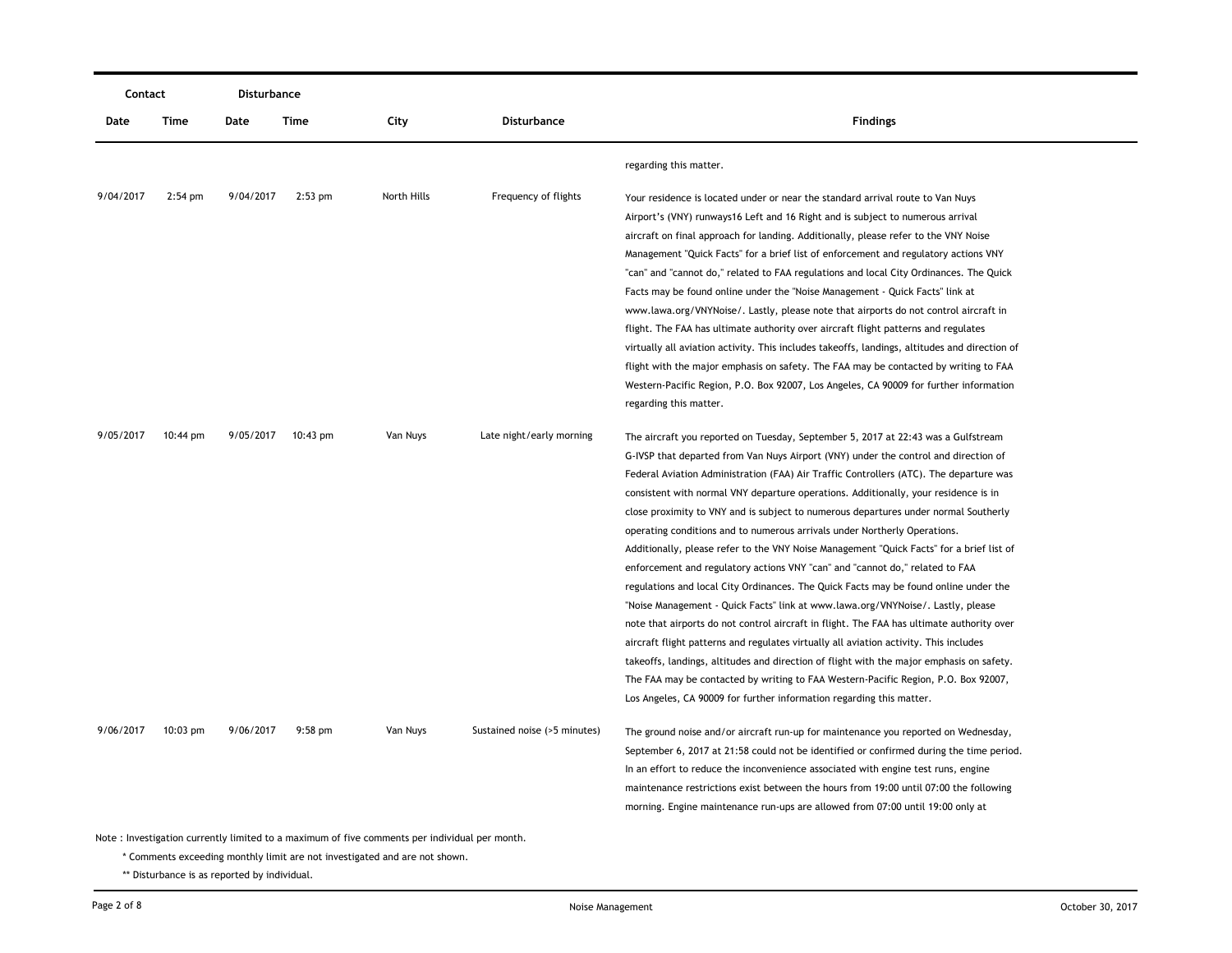| Contact   |                    | Disturbance |           |             |                              |                                                                                                                                                                                                                                                                                                                                                                                                                                                                                                                                                                                                                                                                                                                                                                                                                                                                                                                                                                                                                                                                                                                                                                                                                                                                                                                                                                                                                                                |
|-----------|--------------------|-------------|-----------|-------------|------------------------------|------------------------------------------------------------------------------------------------------------------------------------------------------------------------------------------------------------------------------------------------------------------------------------------------------------------------------------------------------------------------------------------------------------------------------------------------------------------------------------------------------------------------------------------------------------------------------------------------------------------------------------------------------------------------------------------------------------------------------------------------------------------------------------------------------------------------------------------------------------------------------------------------------------------------------------------------------------------------------------------------------------------------------------------------------------------------------------------------------------------------------------------------------------------------------------------------------------------------------------------------------------------------------------------------------------------------------------------------------------------------------------------------------------------------------------------------|
| Date      | Time               | Date        | Time      | City        | <b>Disturbance</b>           | <b>Findings</b>                                                                                                                                                                                                                                                                                                                                                                                                                                                                                                                                                                                                                                                                                                                                                                                                                                                                                                                                                                                                                                                                                                                                                                                                                                                                                                                                                                                                                                |
|           |                    |             |           |             |                              | designated areas, enabling aircraft maintenance personnel to perform all types of<br>equipment tests during the unrestricted periods. Additionally, VNY has an Airfield<br>Superintendent on duty during the restricted hours to immediately investigate and<br>enforce any run-up complaints. Please call the Duty Superintendent at Airport<br>Operations at (818) 442-6506 to report possible maintenance engine run-ups for<br>immediate attention between 19:00 and 07:00. Please note that this is not a Noise<br>Comment Line and Operation personnel who answer are also responsible for all other<br>airfield operations and have a significant workload. To file a noise comment please use<br>the online form on WebTrak at http://webtrak5.bksv.com/vny or call the Community<br>Response Line at 800-560-0010.                                                                                                                                                                                                                                                                                                                                                                                                                                                                                                                                                                                                                    |
| 9/06/2017 | $10:14 \text{ pm}$ | 9/06/2017   | 10:12 pm  | Van Nuys    | Sustained noise (>5 minutes) | The ground noise and/or aircraft run-up for maintenance you reported on Wednesday,<br>September 6, 2017 at 22:12 could not be identified or confirmed during the time period.<br>Please call the Duty Superintendent at Airport Operations for immediate attention.                                                                                                                                                                                                                                                                                                                                                                                                                                                                                                                                                                                                                                                                                                                                                                                                                                                                                                                                                                                                                                                                                                                                                                            |
| 9/07/2017 | $7:50$ pm          | 9/07/2017   | $5:50$ am | Encino      | Unusually loud               | The aircraft you reported on Thursday, September 7, 2017 at 05:50 was a Gulfstream<br>G-IVSP that departed from Van Nuys Airport (VNY) under the control and direction of<br>Federal Aviation Administration (FAA) Air Traffic Controllers (ATC). The departure was<br>consistent with normal VNY departure operations. Additionally, the aircraft-specific<br>Single Event Noise Exposure Level (SENEL) established in the VNY Fly Friendly Quiet Jet<br>Departure Program was not exceeded. Please see page 8 of the VNY Noise Program<br>brochure for more information on the program at<br>www.lawa.org/uploadedFiles/VNY/pdf/Noise_Programs.pdf. Please refer to the VNY<br>Noise Management "Quick Facts" for a brief list of enforcement and regulatory actions<br>VNY "can" and "cannot do," related to FAA regulations and local City Ordinances. The<br>Quick Facts may be found online under the "Noise Management - Quick Facts" link at<br>www.lawa.org/VNYNoise/. Lastly, please note that airports do not control aircraft in<br>flight. The FAA has ultimate authority over aircraft flight patterns and regulates<br>virtually all aviation activity. This includes takeoffs, landings, altitudes and direction of<br>flight with the major emphasis on safety. The FAA may be contacted by writing to FAA<br>Western-Pacific Region, P.O. Box 92007, Los Angeles, CA 90009 for further information<br>regarding this matter. |
| 9/08/2017 | $4:41$ pm          | 9/08/2017   | $4:30$ pm | Lake Balboa | Low flying                   | The aircraft you reported on Friday, September 8, 2017 at 16:30 was a single engine<br>propeller driven Cirrus SR22 that departed from Van Nuys Airport (VNY) under the<br>control and direction of Federal Aviation Administration (FAA) Air Traffic Controllers                                                                                                                                                                                                                                                                                                                                                                                                                                                                                                                                                                                                                                                                                                                                                                                                                                                                                                                                                                                                                                                                                                                                                                              |

\* Comments exceeding monthly limit are not investigated and are not shown.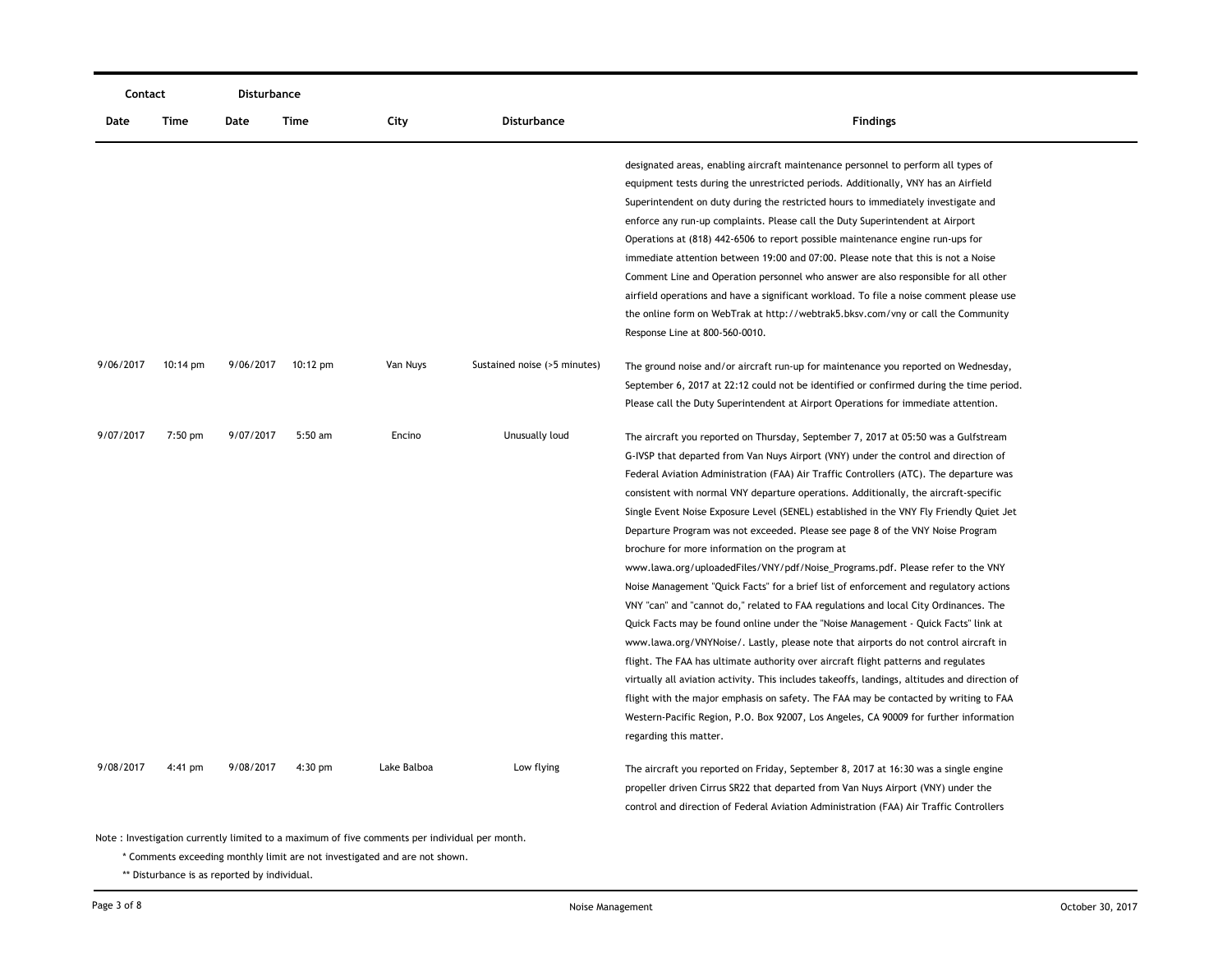| Contact   |            | <b>Disturbance</b> |             |             |                    |                                                                                                                                                                                                                                                                                                                                                                                                                                                                                                                                                                                                                                                                                                                                                                                                                                                                                                                                                                                                                                                                                                                                                                                                                                                                                                                                                                                                                                                                                                                                                                                                                                                                                                                                                                                                                                                                                          |
|-----------|------------|--------------------|-------------|-------------|--------------------|------------------------------------------------------------------------------------------------------------------------------------------------------------------------------------------------------------------------------------------------------------------------------------------------------------------------------------------------------------------------------------------------------------------------------------------------------------------------------------------------------------------------------------------------------------------------------------------------------------------------------------------------------------------------------------------------------------------------------------------------------------------------------------------------------------------------------------------------------------------------------------------------------------------------------------------------------------------------------------------------------------------------------------------------------------------------------------------------------------------------------------------------------------------------------------------------------------------------------------------------------------------------------------------------------------------------------------------------------------------------------------------------------------------------------------------------------------------------------------------------------------------------------------------------------------------------------------------------------------------------------------------------------------------------------------------------------------------------------------------------------------------------------------------------------------------------------------------------------------------------------------------|
| Date      | Time       | Date               | <b>Time</b> | City        | <b>Disturbance</b> | <b>Findings</b>                                                                                                                                                                                                                                                                                                                                                                                                                                                                                                                                                                                                                                                                                                                                                                                                                                                                                                                                                                                                                                                                                                                                                                                                                                                                                                                                                                                                                                                                                                                                                                                                                                                                                                                                                                                                                                                                          |
|           |            |                    |             |             |                    | (ATC). ATC directed the pilot to turn right 15 degrees and then an immediate right turn<br>prior to the Flood Basin as there was landing traffic on both runways and a KingAir 200<br>(B200) was directed to Go-around for safety and separation reasons. Additionally,<br>please refer to the VNY Noise Management "Quick Facts" for a brief list of enforcement<br>and regulatory actions VNY "can" and "cannot do," related to FAA regulations and local<br>City Ordinances. The Quick Facts may be found online under the "Noise Management -<br>Quick Facts" link at www.lawa.org/VNYNoise/. Lastly, please note that airports do not<br>control aircraft in flight. The FAA has ultimate authority over aircraft flight patterns<br>and regulates virtually all aviation activity. This includes takeoffs, landings, altitudes<br>and direction of flight with the major emphasis on safety. Reports on safety issues<br>should be made to the FAA Flight Standards District Office (FSDO) at (818) 904-6291.<br>The FAA may be contacted by writing to FAA Western-Pacific Region, P.O. Box 92007,<br>Los Angeles, CA 90009 for further information regarding this matter.                                                                                                                                                                                                                                                                                                                                                                                                                                                                                                                                                                                                                                                                                                        |
| 9/11/2017 | $10:05$ pm | 9/11/2017          | $10:05$ pm  | Lake Balboa | Flying over home   | The source of the continuous aircraft noise you reported on Monday, September 11,<br>2017 at 22:05 was most likely from the Auxiliary Power Unit (APU) of an aircraft<br>preparing for departure from Van Nuys Airport (VNY). Flight crews use APUs to prepare<br>for all aspects of the flight, including preflight checks and any necessary mechanical<br>adjustments. The APU is a smaller jet engine that is allowed to run at any time prior to<br>the aircraft's departure. Additionally, VNY has an Airfield Superintendent on duty to<br>immediately investigate and enforce any concerns associated with engine run ups<br>during the restricted hours. Please call the Duty Superintendent at Airport Operations<br>at (818) 442 6506 for immediate attention. Please note that this is not a Noise<br>Complaint Line and should only be used to report possible engine run-up activity. To file<br>a noise concern please visit http://www.lawa.org/VNYANC/ or call the Community<br>Response Line (CRL) at 800 560 0010. VNY's Assistant Chief of Operations and I met<br>with representatives of the operators, explaining VNY policy regarding noise. We also<br>met with aircraft maintenance managers regarding fuel odors from their airplanes and<br>suggested areas to run the APUs to lessen the directional flow of jet exhaust. However,<br>atmospheric/weather conditions, such as temperature inversions, humidity, or wind<br>direction/speed may have an impact on where these odors are encountered. Lastly,<br>please refer to the Noise Management "Quick Facts" for a brief list of enforcement and<br>regulatory actions VNY "can" and "cannot do," related to FAA regulations and local City<br>Ordinances. The Quick Facts and the City Curfew Ordinance may be found online under<br>the "Noise Management Quick Facts" link at www.lawa.org/VNYNoise/ |

\* Comments exceeding monthly limit are not investigated and are not shown.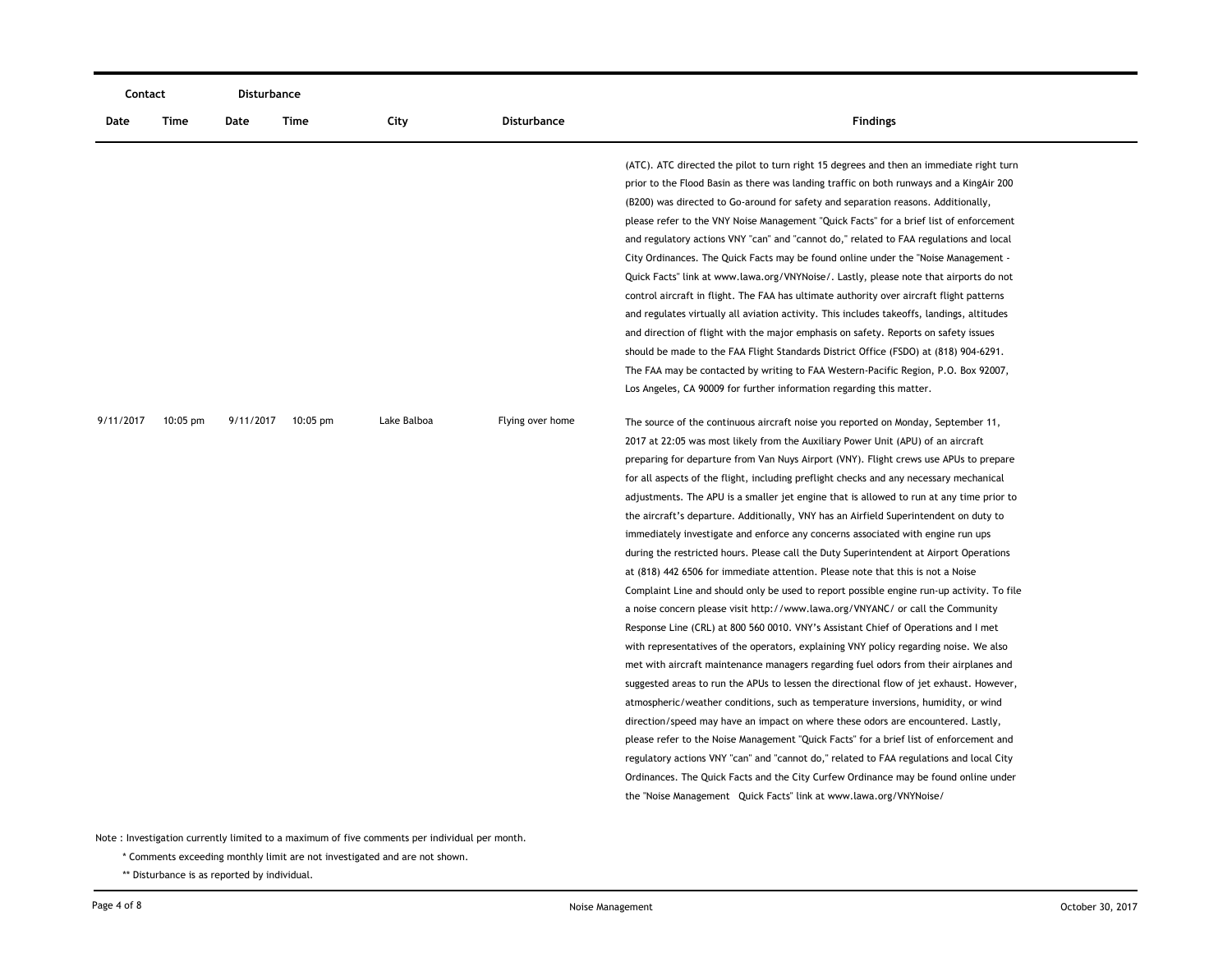| Contact   |                    | Disturbance |                    |                                                                                               |                          |                                                                                                                                                                                                                                                                                                                                                                                                                                                                                                                                                                                                                                                                                                                                                                                                                                                                                                                                                                                                                                                                                                                                                                                                                                                                                                                    |
|-----------|--------------------|-------------|--------------------|-----------------------------------------------------------------------------------------------|--------------------------|--------------------------------------------------------------------------------------------------------------------------------------------------------------------------------------------------------------------------------------------------------------------------------------------------------------------------------------------------------------------------------------------------------------------------------------------------------------------------------------------------------------------------------------------------------------------------------------------------------------------------------------------------------------------------------------------------------------------------------------------------------------------------------------------------------------------------------------------------------------------------------------------------------------------------------------------------------------------------------------------------------------------------------------------------------------------------------------------------------------------------------------------------------------------------------------------------------------------------------------------------------------------------------------------------------------------|
| Date      | Time               | Date        | Time               | City                                                                                          | <b>Disturbance</b>       | <b>Findings</b>                                                                                                                                                                                                                                                                                                                                                                                                                                                                                                                                                                                                                                                                                                                                                                                                                                                                                                                                                                                                                                                                                                                                                                                                                                                                                                    |
| 9/13/2017 | $10:11 \text{ pm}$ | 9/13/2017   | 1:25 am            | Playa Del Rey                                                                                 | Unusually loud           | The general concern that you are referring to on Wednesday, September 13, 2017 at<br>01:25 is not associated with Van Nuys Airport (VNY) operations. For future reference,<br>please report noise concerns regarding Los Angeles International (LAX) Airport using<br>the LAX WebTrak Site at http://webtrak.bksv.com/lax (you can access a LAX comment<br>form on this site), or call the LAX Noise Comment Line (424) 64-NOISE.                                                                                                                                                                                                                                                                                                                                                                                                                                                                                                                                                                                                                                                                                                                                                                                                                                                                                  |
| 9/16/2017 | 12:11 am           |             | 9/16/2017 12:10 am | Van Nuys                                                                                      | Late night/early morning | The aircraft noise you reported on Saturday, September 16, 2017 at 00:10 was<br>associated with a Gulfstream G-V (GLF5) departure from VNY. The departure from VNY<br>runway 16R was under the control and direction of Federal Aviation Administration<br>(FAA) SoCal Air Traffic Controllers (ATC). The departure was consistent with normal VNY<br>departure operations and the aircraft-specific Single Event Noise Exposure Level<br>(SENEL) established in the VNY Fly Friendly Quiet Jet Departure Program was not<br>exceeded. Please see page 8 of the VNY Noise Program brochure for more information<br>on the program at www.lawa.org/uploadedFiles/VNY/pdf/Noise_Programs.pdf                                                                                                                                                                                                                                                                                                                                                                                                                                                                                                                                                                                                                         |
| 9/17/2017 | 7:14 am            | 9/17/2017   | $3:15$ am          | Granada Hills                                                                                 | Late night/early morning | The aircraft that you reported on Sunday, September 17, 2017 was conducting a<br>Lifeguard Operation (Medevac-Life Saving Operation). This arrival was under the<br>direction and control of the Federal Aviation Administration (FAA) SoCal Air Traffic<br>Controllers (ATC). Please note that your residence is located under or near the<br>standard arrival route to Van Nuys Airport's (VNY) runways16 Left and 16 Right and is<br>subject to numerous arrival aircraft on final approach for landing. Additionally, please<br>refer to the VNY Noise Management "Quick Facts" for a brief list of enforcement and<br>regulatory actions VNY "can" and "cannot do," related to FAA regulations and local City<br>Ordinances. The Quick Facts may be found online under the "Noise Management - Quick<br>Facts" link at www.lawa.org/VNYNoise/. Lastly, please note that airports do not<br>control aircraft in flight. The FAA has ultimate authority over aircraft flight patterns<br>and regulates virtually all aviation activity. This includes takeoffs, landings, altitudes<br>and direction of flight with the major emphasis on safety. The FAA may be contacted by<br>writing to FAA Western-Pacific Region, P.O. Box 92007, Los Angeles, CA 90009 for<br>further information regarding this matter. |
| 9/17/2017 | $8:34$ am          | 9/17/2017   | $6:18$ am          | Van Nuys                                                                                      | Late night/early morning | The aircraft you reported on Sunday, September 17, 2017 at 06:18 was an IAI ASTRA<br>1125SPX that departed from Van Nuys Airport (VNY) under the control and direction of<br>Federal Aviation Administration (FAA) Air Traffic Controllers (ATC). The departure<br>complied with all City of Los Angeles and Federal regulations/laws and was consistent<br>with normal VNY departure operations. Additionally, please refer to the VNY Noise                                                                                                                                                                                                                                                                                                                                                                                                                                                                                                                                                                                                                                                                                                                                                                                                                                                                      |
|           |                    |             |                    | Note: Investigation currently limited to a maximum of five comments per individual per month. |                          |                                                                                                                                                                                                                                                                                                                                                                                                                                                                                                                                                                                                                                                                                                                                                                                                                                                                                                                                                                                                                                                                                                                                                                                                                                                                                                                    |

\* Comments exceeding monthly limit are not investigated and are not shown.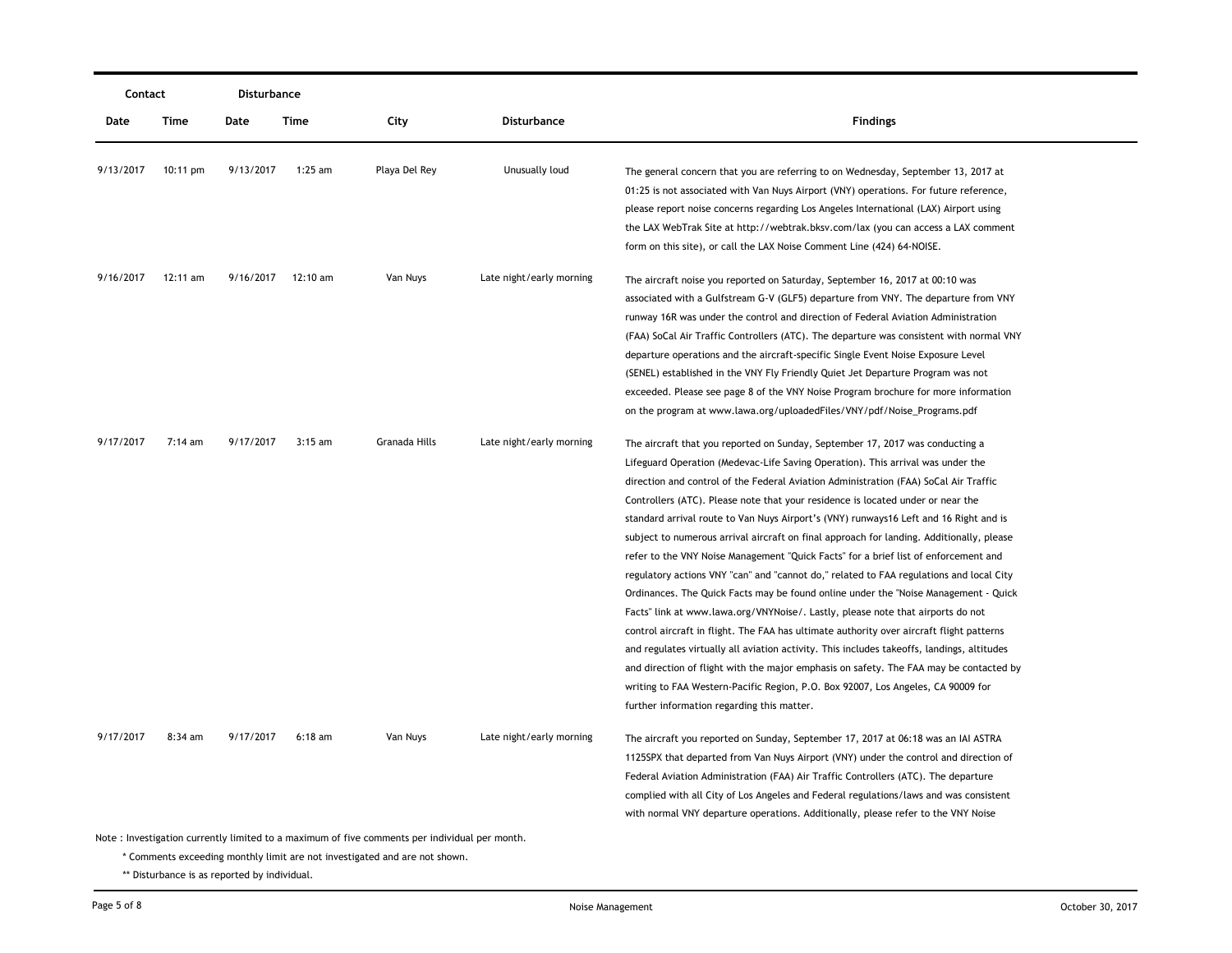| Contact   |           | Disturbance |           |             |                          |                                                                                                                                                                                                                                                                                                                                                                                                                                                                                                                                                                                                                                                                                                                                                                                                                                                                                                                                                                                                                                                                                                                                                                            |                |
|-----------|-----------|-------------|-----------|-------------|--------------------------|----------------------------------------------------------------------------------------------------------------------------------------------------------------------------------------------------------------------------------------------------------------------------------------------------------------------------------------------------------------------------------------------------------------------------------------------------------------------------------------------------------------------------------------------------------------------------------------------------------------------------------------------------------------------------------------------------------------------------------------------------------------------------------------------------------------------------------------------------------------------------------------------------------------------------------------------------------------------------------------------------------------------------------------------------------------------------------------------------------------------------------------------------------------------------|----------------|
| Date      | Time      | Date        | Time      | City        | Disturbance              | <b>Findings</b>                                                                                                                                                                                                                                                                                                                                                                                                                                                                                                                                                                                                                                                                                                                                                                                                                                                                                                                                                                                                                                                                                                                                                            |                |
|           |           |             |           |             |                          | Management "Quick Facts" for a brief list of enforcement and regulatory actions VNY<br>"can" and "cannot do," related to FAA regulations and local City Ordinances. The Quick<br>Facts may be found online under the "Noise Management - Quick Facts" link at<br>www.lawa.org/VNYNoise/. Lastly, please note that airports do not control aircraft in<br>flight. The FAA has ultimate authority over aircraft flight patterns and regulates<br>virtually all aviation activity. This includes takeoffs, landings, altitudes and direction of<br>flight with the major emphasis on safety. The FAA may be contacted by writing to FAA<br>Western-Pacific Region, P.O. Box 92007, Los Angeles, CA 90009 for further information<br>regarding this matter.                                                                                                                                                                                                                                                                                                                                                                                                                    |                |
| 9/18/2017 | 12:45 am  | 9/18/2017   | 12:43 am  | Van Nuys    | Late night/early morning | The aircraft you reported on Monday, September 18, 2017 at 00:43 was a Hawker H25B<br>that departed from Van Nuys Airport (VNY) under the control and direction of Federal<br>Aviation Administration (FAA) SoCal Air Traffic Controllers (ATC). The departure<br>complied with all City of Los Angeles and Federal regulations/laws and was consistent<br>with normal VNY departure operations. *                                                                                                                                                                                                                                                                                                                                                                                                                                                                                                                                                                                                                                                                                                                                                                         |                |
| 9/18/2017 | $8:57$ am | 9/18/2017   | $8:57$ am | North Hills | Frequency of flights     | The aircraft you reported on Monday, September 18, 2017<br>Gulfstream G-IVSP that arrived to VNY under the control and direction of FAA. The<br>arrival to runway 16R was consistent with normal VNY arrival operations.                                                                                                                                                                                                                                                                                                                                                                                                                                                                                                                                                                                                                                                                                                                                                                                                                                                                                                                                                   | at 08:57 was a |
| 9/20/2017 | $9:17$ am | 9/20/2017   | 5:35 am   | North Hills | Unusually loud           | The aircraft you reported on Wednesday, September 20, 2017 at 05:35 was a Citation<br>Jet that arrived from Hollywood-Burbank Airport (BUR) to reposition at VNY. This flight<br>was under the direction and control of the Federal Aviation Administration (FAA) Air<br>Traffic Controllers (ATC). This arrival was consistent with normal VNY arrival<br>procedures. Additionally, please refer to the VNY Noise Management "Quick Facts" for<br>a brief list of enforcement and regulatory actions VNY "can" and "cannot do," related<br>to FAA regulations and local City Ordinances. The Quick Facts may be found online<br>under the "Noise Management - Quick Facts" link at www.lawa.org/VNYNoise/. Lastly,<br>please note that airports do not control aircraft in flight. The FAA has ultimate<br>authority over aircraft flight patterns and regulates virtually all aviation activity. This<br>includes takeoffs, landings, altitudes and direction of flight with the major emphasis on<br>safety. The FAA may be contacted by writing to FAA Western-Pacific Region, P.O. Box<br>92007, Los Angeles, CA 90009 for further information regarding this matter. |                |

\* Comments exceeding monthly limit are not investigated and are not shown.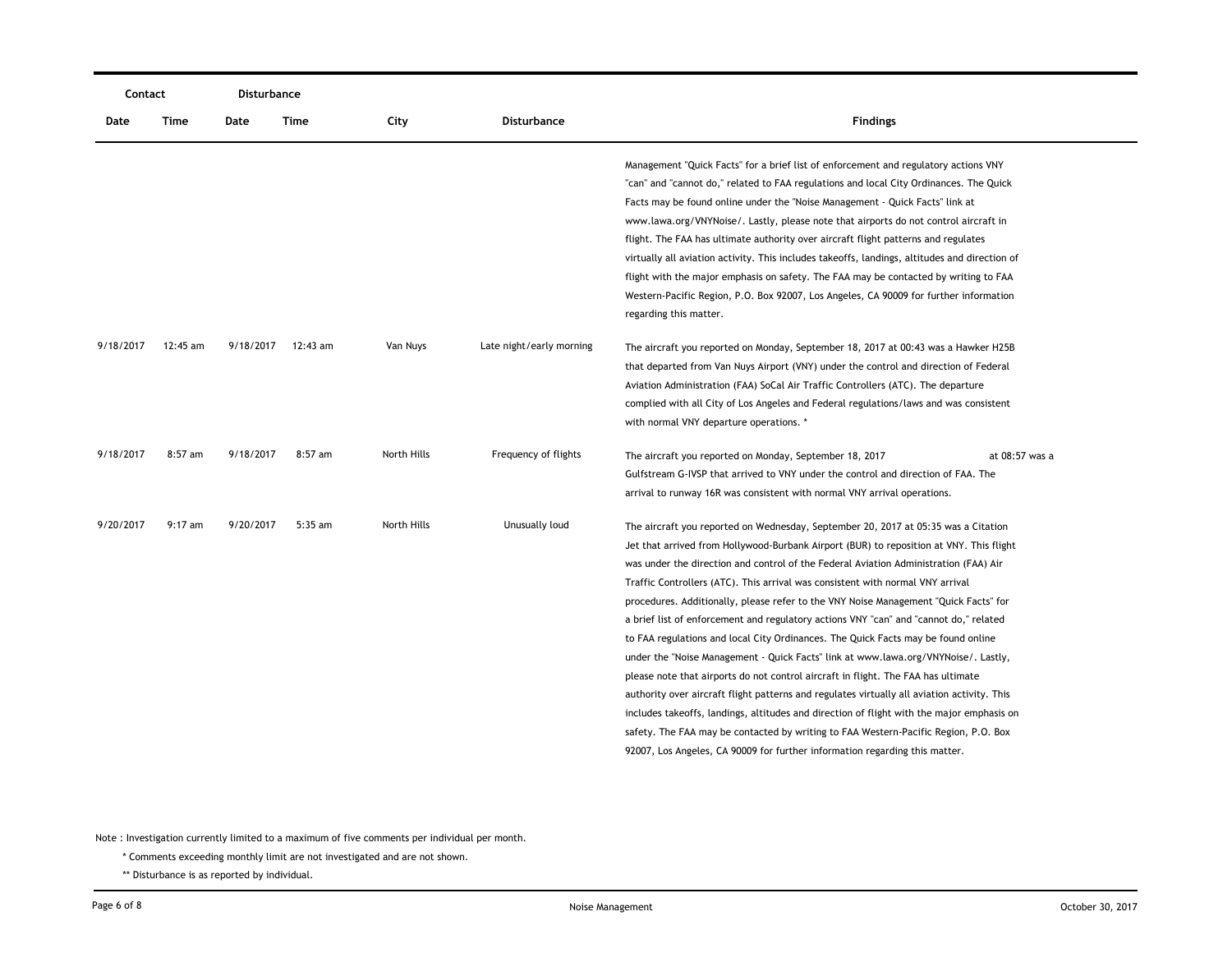| Contact   |           | <b>Disturbance</b> |                    |                    |                          |                                                                                                                                                                                                                                                                                                                                                                                                                                                                                                                                                                                                                                                                                                                                                                                                                                                                                                                                                                                                                                                                                                                                                                                                                                                                                                                                                                                                                                                                                                                                                                                                                                                                                                                                                                                                                                                                                                                                        |
|-----------|-----------|--------------------|--------------------|--------------------|--------------------------|----------------------------------------------------------------------------------------------------------------------------------------------------------------------------------------------------------------------------------------------------------------------------------------------------------------------------------------------------------------------------------------------------------------------------------------------------------------------------------------------------------------------------------------------------------------------------------------------------------------------------------------------------------------------------------------------------------------------------------------------------------------------------------------------------------------------------------------------------------------------------------------------------------------------------------------------------------------------------------------------------------------------------------------------------------------------------------------------------------------------------------------------------------------------------------------------------------------------------------------------------------------------------------------------------------------------------------------------------------------------------------------------------------------------------------------------------------------------------------------------------------------------------------------------------------------------------------------------------------------------------------------------------------------------------------------------------------------------------------------------------------------------------------------------------------------------------------------------------------------------------------------------------------------------------------------|
| Date      | Time      | Date               | Time               | City               | Disturbance              | <b>Findings</b>                                                                                                                                                                                                                                                                                                                                                                                                                                                                                                                                                                                                                                                                                                                                                                                                                                                                                                                                                                                                                                                                                                                                                                                                                                                                                                                                                                                                                                                                                                                                                                                                                                                                                                                                                                                                                                                                                                                        |
| 9/20/2017 | $4:53$ pm | 9/20/2017          | $4:53$ pm          | North Hills        | Unusually loud           | The aircraft you reported on Wednesday, September 20, 2017 at 16:53 were<br>Bombardier CL415 Water Bombers (Super-Scoopers) returning to Van Nuys Airport<br>(VNY) after a fire-fighting mission. The aircraft were under the direction and control<br>of Federal Aviation Administration (FAA) Air Traffic Controllers (ATC). The arrivals were<br>consistent with normal VNY arrival operations                                                                                                                                                                                                                                                                                                                                                                                                                                                                                                                                                                                                                                                                                                                                                                                                                                                                                                                                                                                                                                                                                                                                                                                                                                                                                                                                                                                                                                                                                                                                      |
| 9/20/2017 | $7:13$ pm | 9/20/2017          | $2:30$ am          | Burbank            | Late night/early morning | A Los Angeles Police Department Air Support Division (LAPD ASD) helicopter was<br>conducting official LAPD business in and around your neighborhood for extended<br>periods of time in the early morning hours of Wednesday, September 20, 2017. The<br>LAPD ASD routinely patrols and supports police ground units in the many neighborhoods<br>located within the City of Los Angeles. It is not uncommon to have multiple flyovers of<br>an adjacent area during a relatively short period.                                                                                                                                                                                                                                                                                                                                                                                                                                                                                                                                                                                                                                                                                                                                                                                                                                                                                                                                                                                                                                                                                                                                                                                                                                                                                                                                                                                                                                         |
| 9/29/2017 | 12:27 pm  |                    | 9/29/2017 12:45 am | <b>Studio City</b> | Flying over home         | A Los Angeles Police Department Air Support Division (LAPD ASD) helicopter was<br>conducting official LAPD business in and around your neighborhood for extended<br>periods of time in the early morning hours of Friday, September 29, 2017. The LAPD ASD<br>routinely patrols and supports police ground units in the many neighborhoods located<br>within the City of Los Angeles. It is not uncommon to have multiple flyovers of an<br>adjacent area during a relatively short period. This helicopter overflight was not<br>associated with Van Nuys Airport (VNY) operations. Additionally, please refer to the<br>VNY Noise Management "Quick Facts" for a brief list of enforcement and regulatory<br>actions VNY "can" and "cannot do," related to FAA regulations and local City<br>Ordinances. The Quick Facts may be found online under the "Noise Management - Quick<br>Facts" link at www.lawa.org/VNYNoise/. For future concerns regarding helicopter<br>operations, please also refer to the "Los Angeles Helicopter Noise Initiative's<br>Automated Complaint System" by the FAA. The intent of the system is to help identify<br>patterns and trends in helicopter operations, improve the understanding of community<br>reaction to helicopter noise, and inform future efforts to develop and implement noise<br>abatement measures. For more information and to submit a complaint to the ACS,<br>please go to http://heli-noise-la.com/webtrak/. Lastly, please note that airports do<br>not control aircraft in flight. The FAA has ultimate authority over aircraft flight<br>patterns and regulates virtually all aviation activity. This includes takeoffs, landings,<br>altitudes and direction of flight with the major emphasis on safety. The FAA may be<br>contacted by writing to FAA Western-Pacific Region, P.O. Box 92007, Los Angeles, CA<br>90009 for further information regarding this matter. |

\* Comments exceeding monthly limit are not investigated and are not shown.